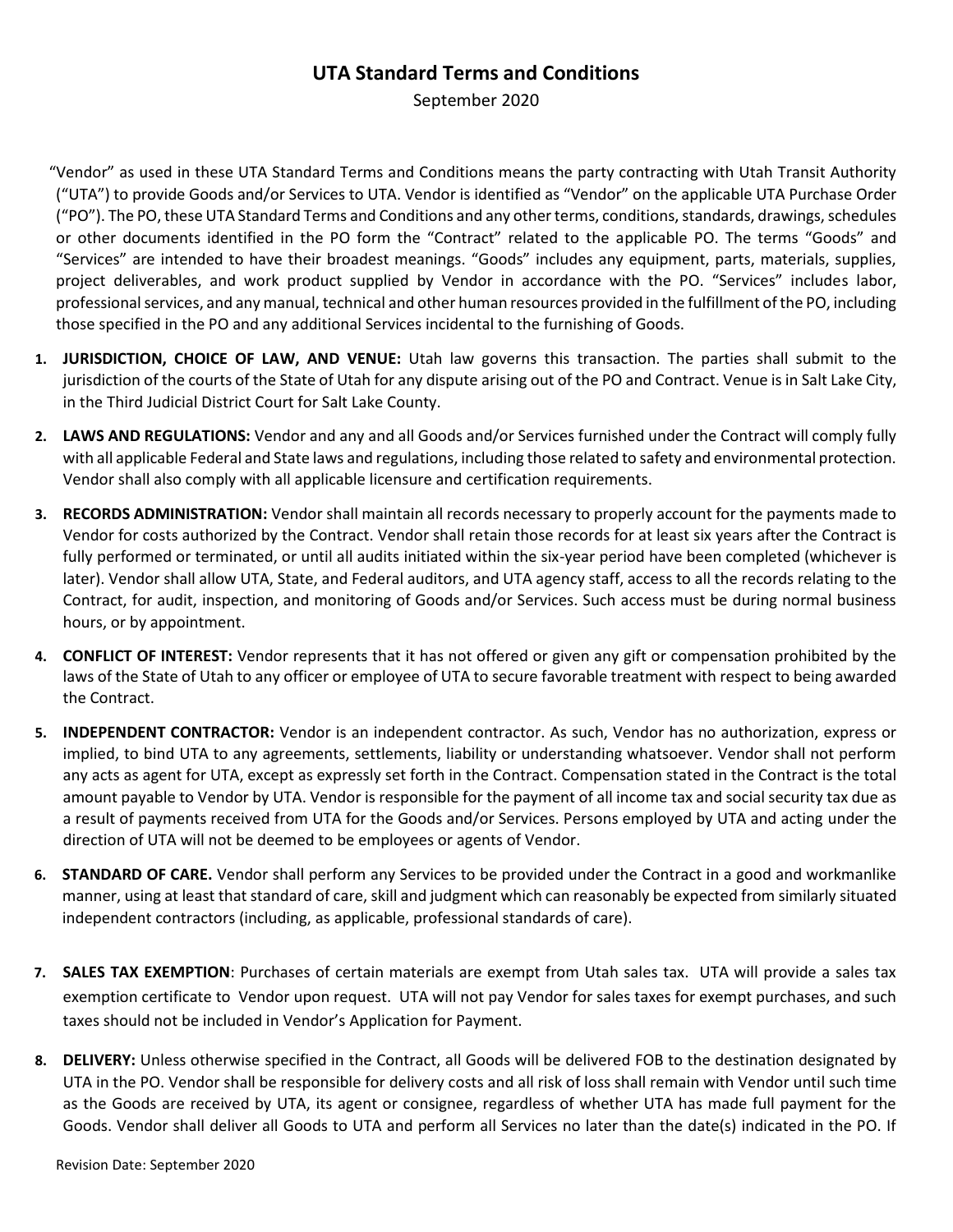September 2020

Vendor fails to make delivery of any part of the Goods or fails to perform any portion of the Services on the date(s) indicated, UTA may terminate and pursue other remedies.

- **9. INSPECTIONS:** Goods furnished under the Contract will be subject to inspection and testing by UTA at times and places determined by UTA. If UTA finds Goods furnished to be incomplete or not in compliance with applicable specifications and standards, UTA may reject the Goods and require Vendor to either correct them without charge or deliver them at a reduced price which is equitable under the circumstances. If Vendor is unable or refuses to correct such Goods within a time deemed reasonable by UTA, then UTA may cancel the order in whole or in part. Nothing in this paragraph will adversely affect UTA's rights including the rights and remedies associated with revocation of acceptance under the Uniform Commercial Code.
- **10. INVOICING AND PAYMENT:** Vendor will promptly submit invoices (within 30 days of delivery of the applicable Goods and/or Services) to UTA. The UTA purchase order number shall be listed on all invoices, freight tickets, and correspondence relating to the Contract. The prices paid by UTA will be those prices listed in the PO. UTA may adjust or return any invoice reflecting incorrect pricing. Unless otherwise specified, payment terms are Net 30 days following receipt of invoice.
- **11. WARRANTY:** Vendor warrants all Goods (including hardware, firmware, and/or software products that it licenses) provided to UTA under the Contract for a period of one year, unless otherwise specified and mutually agreed upon elsewhere in the Contract.

Vendor (seller) acknowledges that all warranties granted to the buyer by the Uniform Commercial Code of the State of Utah apply to the Contract. Product liability disclaimers and/or warranty disclaimers from the seller are not applicable to the Contract unless otherwise specified and mutually agreed upon elsewhere in the Contract. In general, Vendor warrants that: (1) the Good will do what the salesperson said it would do, (2) the Good will live up to all specific claims that the manufacturer makes in their advertisements, (3) the Goods will be suitable for the ordinary purposes for which such items are used, (4) the Goods will be suitable for any special purposes that UTA has relied on Vendor's skill or judgment to consider when it advised UTA about the Good, (5) the Goods have been properly designed and manufactured, and (6) the Goods are free of significant defects or unusual problems about which UTA has not been warned. Nothing in this warranty will be construed to limit any rights or remedies UTA may otherwise have under the Contract.

- **12. INDEMNIFICATION:** Vendor shall release, protect, defend, indemnify and hold UTA and its trustees, officers, and employees, harmless from and against any damage, cost or liability, including reasonable attorney's fees for any or all injuries to persons, property or claims for money damages arising from the willful misconduct or the negligent acts or omissions of Vendor, its subcontractors and suppliers, and their respective employees and agents, except to the extent caused by the negligent acts or omissions of UTA.
- **13. INSURANCE:** Vendor shall maintain worker's compensation insurance in accordance with applicable laws and shall also maintain general liability insurance with policy limits no less than two million per occurrence and four million in the aggregate. Vendor shall include UTA as an additional insured with respect to such insurance. Upon request, Vendor shall provide proof of insurance to UTA. The insurance requirements herein are minimum requirements for this Contract and in no way limit the indemnity covenants contained in this Contract. UTA is no way warrants that the minimum limits contained herein are sufficient to protect the Vendor from liabilities that might arise out of the performance of the work under this contract by the Vendor, his agents, representatives, employees, or subcontractors and Vendor is free to purchase additional insurance as may be determined necessary.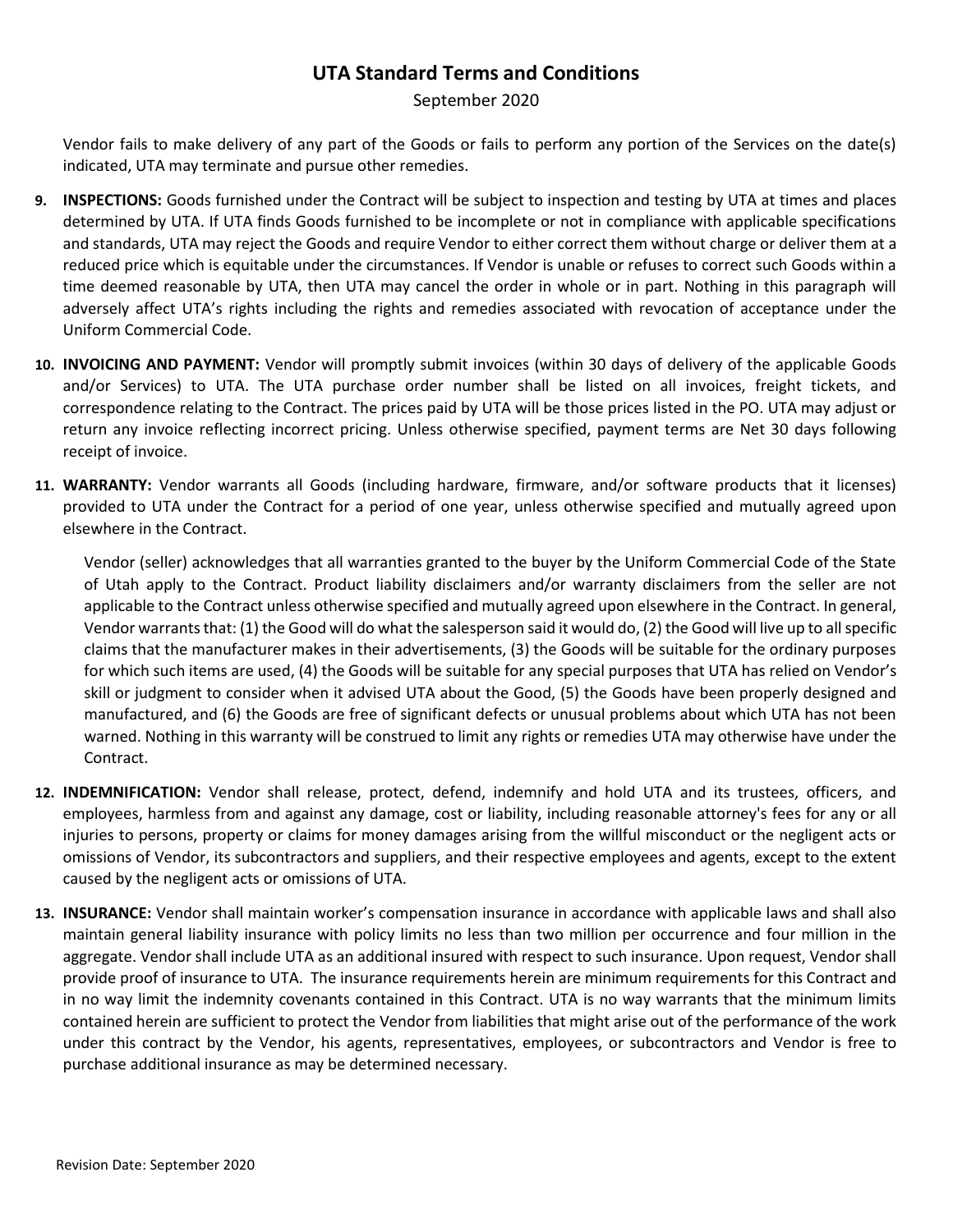September 2020

#### **14. Claims and Dispute Resolution**

#### **14.1 Claims.**

"Claim" means any disputes between UTA and the Vendor arising out of or relating to the Contract Documents including any disputed claims for Contract adjustments that cannot be resolved in accordance with the Written Amendments as set forth in Section 22. Claims must be made by written notice. The responsibility to substantiate claims rests with the party making the claim. Unless otherwise directed by UTA in writing, Vendor shall proceed diligently with performance of the Work pending final resolution of a Claim, including litigation. UTA shall continue to pay any undisputed payments related to such Claim.

### **14.2 Dispute Resolution.**

The parties shall attempt to informally resolve all claims, counterclaims and other disputes. No party may bring a legal action to enforce any term of this Contract without first having exhausted such process. If the dispute cannot be resolved informally, either party may request mediation under the auspices of the Juris Arbitration and Mediation Services (JAMS). A JAMS mediator shall be mutually agreed to among the Parties. The Mediation shall be non-binding. The Mediator shall determine the logistics, format and other aspects of the actual mediation. If mediation is not successful in resolving the dispute, either Party may commence legal action in accordance with the venue and law provisions of this Contract.

- **15. DEFAULT:** If Vendor: (a) becomes insolvent; (b) files a petition under any chapter of the bankruptcy laws or is the subject of an involuntary petition; (c) makes a general assignment for the benefit of its creditors; (d) has a receiver appointed; (e) should fail to make prompt payment to any subcontractors or suppliers; or (f) fails to comply with any of its material obligations under the Contract, UTA may, at its option either cure the default at Vendor's expense or terminate the Contract after first giving Vendor five (5) days written notice to cure such default. Immediately after such termination, UTA may: (i) take possession of the Goods wherever they may be located and in whatever state of completion they may be together with all drawings and other information necessary to enable UTA to have the Items completed, installed, operated, maintained and/or repaired; (ii) pay to Vendor any amount then due under the Contract after taking full credit for any offsets to which UTA may be entitled; (iii) contract with or employ any other party or parties to finish the Items; and (iv) collect from Vendor any additional expense, losses or damage which UTA may suffer.
- **16. Costs and Attorney's Fees**: If any party to this Agreement brings an action to enforce or defend its rights or obligations hereunder, the prevailing party shall be entitled to recover its costs and expenses, including mediation, arbitration, litigation, court costs and attorneys' fees, if any, incurred in connection with such suit, including on appeal.
- **17. Governing Law.** The Agreement and all Contract Documents are governed by the laws of the State of Utah, without giving effect to its conflict of law principles. Actions to enforce the terms of this Agreement may only be brought in the Third District Court for Salt Lake County, Utah.
- **18. PATENTS, COPYRIGHTS, ETC:** Vendor will defend, indemnify and hold UTA, its officers, agents and employees harmless from liability of any kind or nature, arising from Vendor's use of any copyrighted or un-copyrighted composition, trade secret, patented or un-patented invention, article or appliance furnished or used in the performance of the Contract.
- **19. ENVIRONMENTAL RESPONSIBILITY:** UTA is ISO 14001 Environmental Management System (EMS) certified. Vendor acknowledges that its Goods and/or Services might affect UTA's ability to maintain the obligation of the EMS. A partial list of activities, products or Services deemed as have a potential EMS effect is available at the UTA website www.rideuta.com. Upon request by UTA, Vendor shall complete and return a *Contractor Activity Checklist*. If UTA